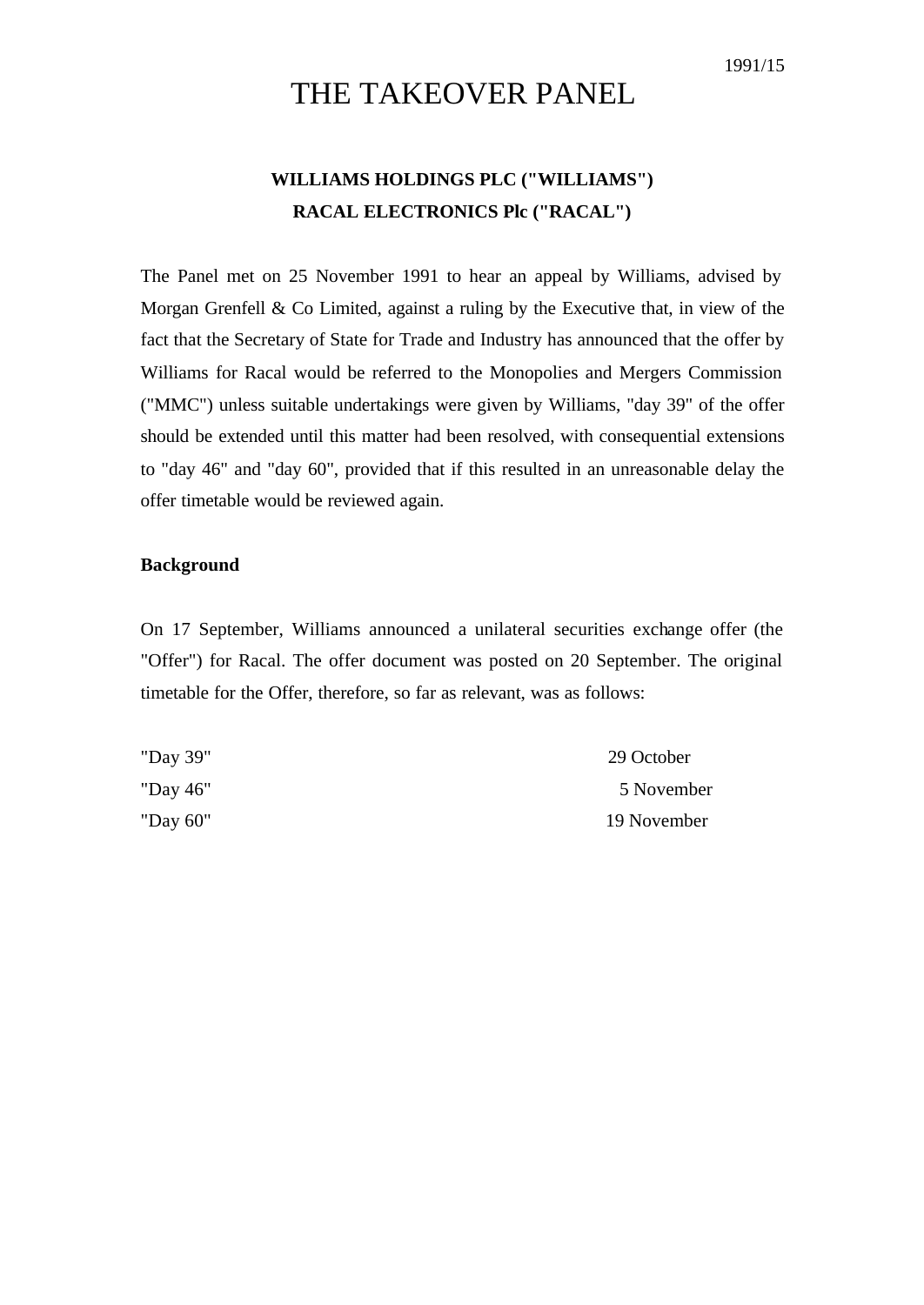New provisions were introduced into the Fair Trading Act 1973 by section 147 of the Companies Act 1989 to enable the Secretary of State to accept undertakings from the parties to a merger to divest or separate part of the merged business as an alternative to referring the merger to the MMC for full investigation. In recognition of the competition issues raised by its proposed acquisition of Racal, Williams indicated in its offer announcement and in the offer document its preparedness to make certain disposals with a view to resolving these issues.

Rule 31.9 of the Code requires that all significant information should be published by an offeree company by the 39th day of an offer. In this case it was clear in the latter part of October that the decision whether the Offer would be referred to the MMC would not be announced by 29 October.

On 21 October, N M Rothschild & Sons Limited and Goldman Sachs International Limited, on behalf of Racal, approached the Executive and requested an extension to the timetable so as to ensure that "day 39" of the Offer would be deemed to occur after the MMC reference decision. The Executive ruled, following discussions with the advisers to both parties, that "day 39" would be deemed to be the second day after the announcement of a decision that the offer would not be referred to the MMC and the Executive released a statement to this effect on 25 October. In view of the statements made by Williams in the offer announcement and in the offer document it was recognised that the Offer might not be the subject of a straightforward referral to the MMC, or a clearance, and that the Secretary of State might decide not to refer the Offer if certain undertakings were given by Williams. Because of the potential complications which could arise through such a requirement to agree satisfactory undertakings and the unknown additional time delay which could result, the Executive agreed with the advisers to both parties, and stated in the announcement of 25 October, that if the Secretary of State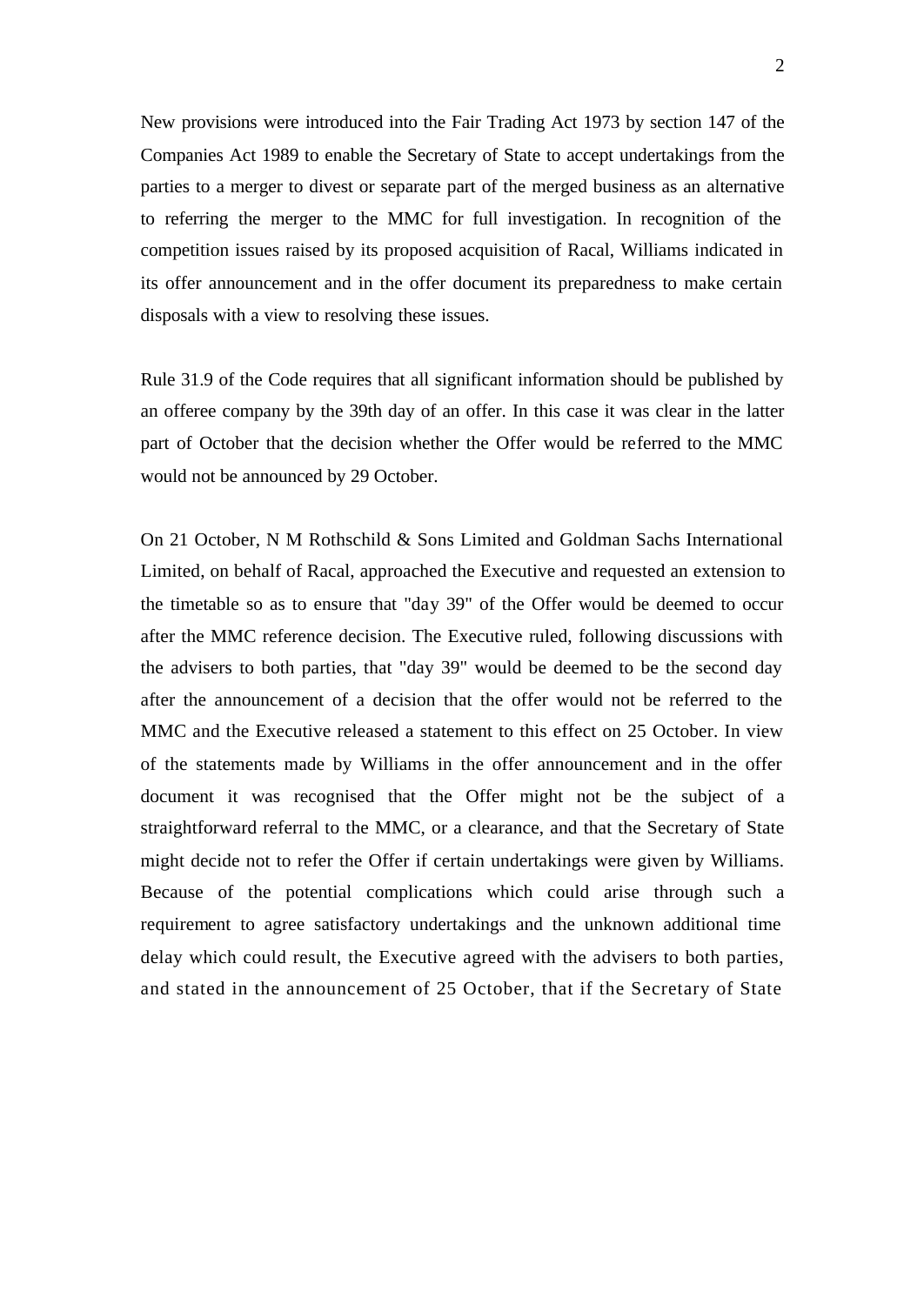announced that the offer would be referred unless certain undertakings were given, the Panel would "review the matter of the offer timetable at that time".

On 20 November the Secretary of State announced that the Offer would be referred to the MMC unless suitable undertakings were offered by Williams. He made it clear that the adverse effects giving rise to concern related to the supply of locks in the United Kingdom and stated that he had asked the Director General of Fair Trading ("DGFT") to open negotiations immediately with Williams with a view to obtaining suitable undertakings.

The Secretary of State went on to express the hope that interested third parties would make their views known to the DGFT on what undertakings would be appropriate to remedy the adverse effects and indicated that such representations should be made in writing to the Office of Fair Trading ("OFT") by 29 November.

Immediately following the Secretary of State's announcement the Executive invited the advisers to Williams and Racal to submit their views to it on the matter of the offer timetable and also discussed the implications of the announcement with representatives of the OFT.

The Executive concluded that the offer timetable should be further extended until the matter of the undertakings had been resolved and it was clear that the Offer would not be referred to the MMC. This conclusion was reached with the proviso that if there was unreasonable delay the offer timetable would be reviewed again.

At the hearing it was contended on Williams' behalf that, in reality, it was now plain that undertakings would be offered by Williams which would be acceptable to the Secretary of State, that accordingly the Offer would not be referred to the MMC, and that there was therefore no justification for further